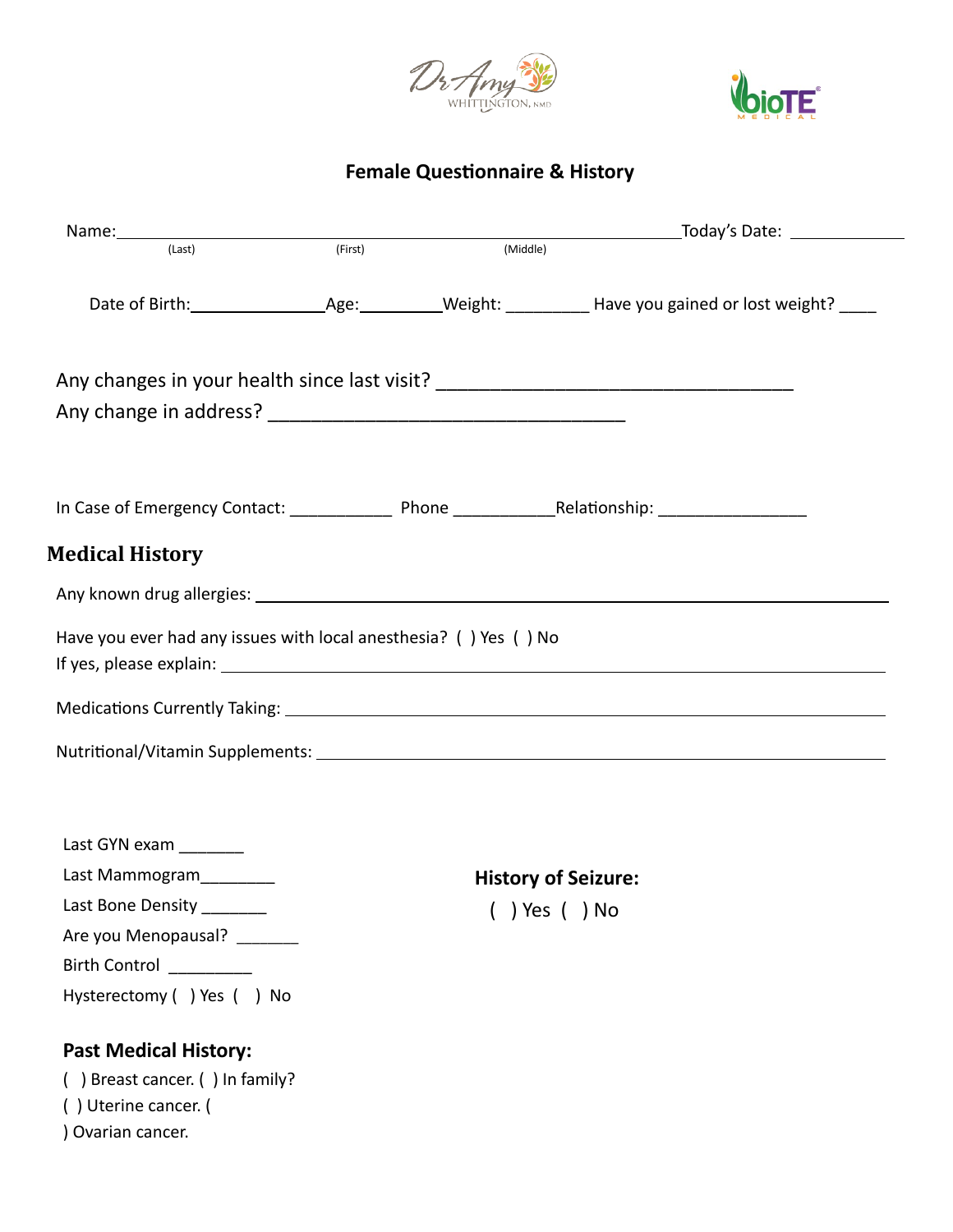## **Medical Illnesses:**

- ( ) Polycystic Ovary Syndrome (PCOS)
- ( ) High blood

pressure.

( ) Heart bypass.

( ) Heart disease.

- ( ) Stroke and/or heart attack.
- ( ) Blood clot and/or a pulmonary

emboli.

( ) Arrhythmia.

( ) Any form of Hepatitis or HIV.

( ) Lupus or other auto immune disease.

( ) Fibromyalgia.

( ) Trouble passing urine or take Flomax or Avodart.

( ) Chronic liver disease (hepatitis, fatty liver, cirrhosis).

( ) Diabetes.

- ( ) Thyroid
- ( ) Arthritis.
- ( ) Psychiatric
- ( ) Depression

 $( )$  Cancer (type):  $\overline{\hspace{1.5cm} Y$ ear: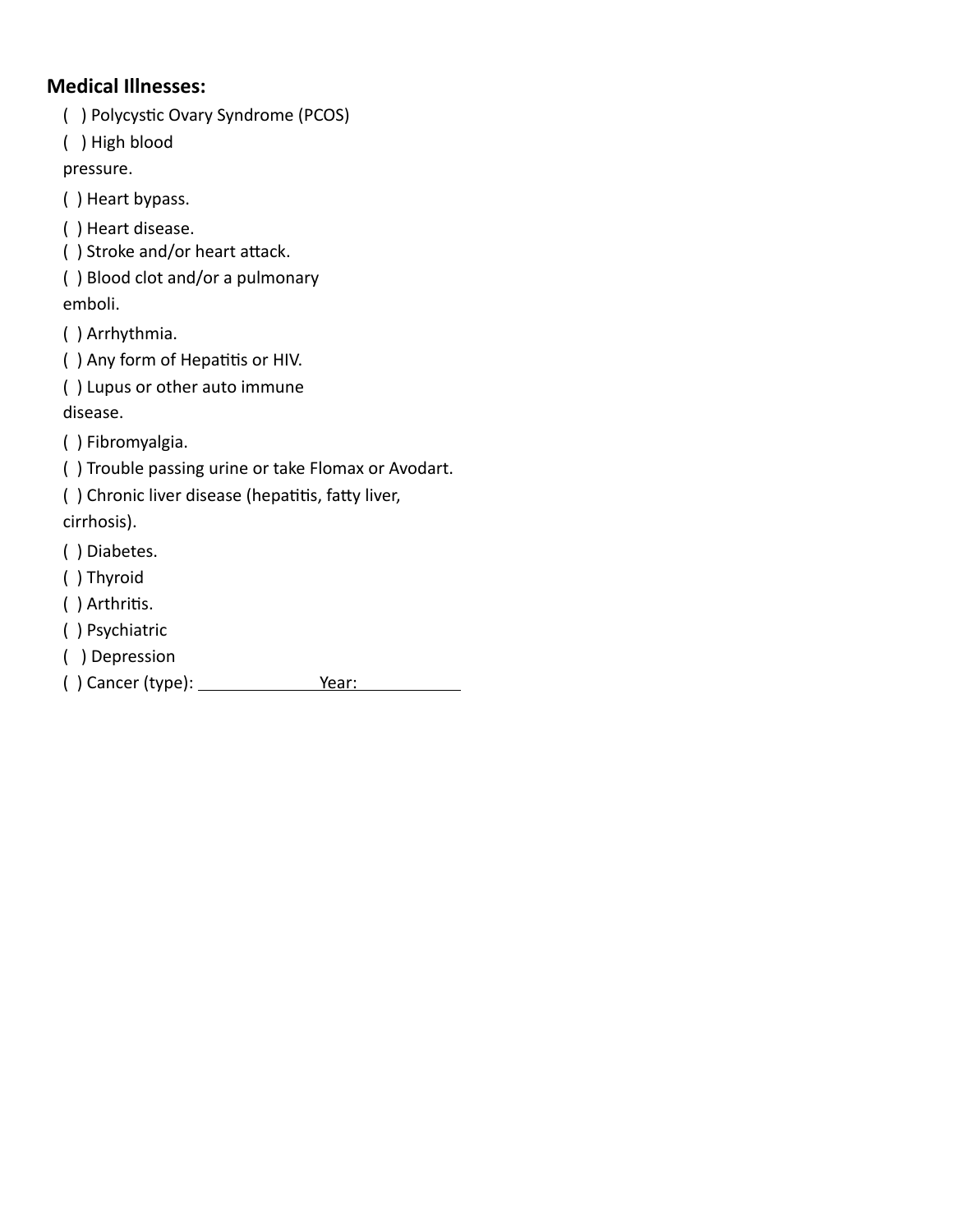

### **Female Testosterone and/or Estradiol Pellet Insertion Consent Form**

Name:\_\_\_\_\_\_\_\_\_\_\_\_\_\_\_\_\_\_\_\_\_\_\_\_\_\_\_\_\_\_\_\_\_\_\_\_\_\_\_\_\_\_\_\_\_\_\_\_ Today's Date:\_\_\_\_\_\_\_\_\_\_\_\_\_\_\_\_\_ (Last) (First) (Middle)

Bio-identical hormone pellets are hormones, biologically identical to the hormones you make in your own body prior to menopause. Estrogen and testosterone were made in your ovaries and adrenal gland prior to menopause. Bio-identical hormones have the same effects on your body as your own estrogen and testosterone did when you were younger, without the monthly fluctuations (ups and downs) of menstrual cycles.

Bio-identical hormone pellets are plant derived and are FDA monitored, but not approved for female hormonal replacement. The pellet method of hormone replacement has been used in Europe and Canada for many years and by select OB/GYNs in the United States. You will have similar risks as you had prior to menopause, from the effects of estrogen and androgens, given as pellets.

Patients who are pre-menopausal are advised to continue reliable birth control while participating in pellet hormone replacement therapy. Testosterone is category X (will cause birth defects) and cannot be given to pregnant women.

#### **My birth control method is: (please circle)**

Abstinence Birth control pill Hysterectomy IUD Menopause Tubal ligation Vasectomy Other

**CONSENT FOR TREATMENT:** I consent to the insertion of testosterone and/or estradiol pellets in my hip. I have been informed that I may experience any of the complications to this procedure as described below. These side effects are similar to those related to traditional testosterone and/or estrogen replacement. **Surgical risks are the same as for any minor medical procedure and are included in the list of overall risks below:**

Bleeding, bruising, swelling, infection and pain; reaction to local anesthetic and/or preservatives; extrusion of pellets; hyper sexuality (overactive Libido); lack of effect (from lack of absorption); breast tenderness and swelling especially in the first three weeks (estrogen pellets only); increase in hair growth on the face, similar to pre-menopausal patterns; water retention (estrogen only); increased growth of estrogen dependent tumors (endometrial cancer, breast cancer); birth defects in babies exposed to testosterone during their gestation; growth of liver tumors, if already present; change in voice (which is reversible); clitoral enlargement (which is reversible). The estradiol dosage that I may receive can aggravate fibroids or polyps, if they exist, and can cause bleeding. Testosterone therapy may increase one's hemoglobin and hematocrit, or thicken one's blood. This problem can be diagnosed with a blood test. Thus, a complete blood count (Hemoglobin & Hematocrit) should be done at least annually. This condition can be reversed simply by donating blood periodically. I have reviewed and understand post-care instructions.

**BENEFITS OF TESTOSTERONE PELLETS INCLUDE:** Increased libido, energy, and sense of well-being; increased muscle mass and strength and stamina; decreased frequency and severity of migraine headaches; decrease in mood swings, anxiety and irritability; decreased weight; decrease in risk or severity of diabetes; decreased risk of heart disease; decreased risk of Alzheimer's and dementia.

I have read and understand the above. I have been encouraged and have had the opportunity to ask any questions regarding pellet therapy. All of my questions have been answered to my satisfaction. I further acknowledge that there may be risks of testosterone and or estrogen therapy that we do not yet know, at this time, and that the risks and benefits of this treatment have been explained to me and I have been informed that I may experience complications, including one or more of those listed above. I accept these risks and benefits, and I consent to the insertion of hormone pellets under my skin. This consent is ongoing for this and all future pellet insertions.

I understand that payment is due in full at the time of service. I also understand that it is my responsibility to submit a claim to my insurance company for possible reimbursement. I have been advised that most insurance companies do not consider pellet therapy to be a covered benefit and my insurance company may not reimburse me, depending on my coverage. I acknowledge that my provider has no contracts with any insurance company and is not contractually obligated to pre-certify treatment with my insurance company or answer letters of appeal.

\_\_\_\_\_\_\_\_\_\_\_\_\_\_\_\_\_\_\_\_\_\_\_\_\_\_\_\_\_\_\_\_\_\_\_\_\_\_\_\_\_\_\_\_\_\_\_\_\_\_\_\_\_\_\_\_\_\_\_\_\_\_\_\_\_\_\_\_\_\_\_\_\_\_\_\_\_\_\_\_\_\_\_\_\_\_\_\_\_\_\_\_\_\_ \_\_\_\_\_\_\_\_\_\_\_\_\_\_\_\_\_\_\_\_\_\_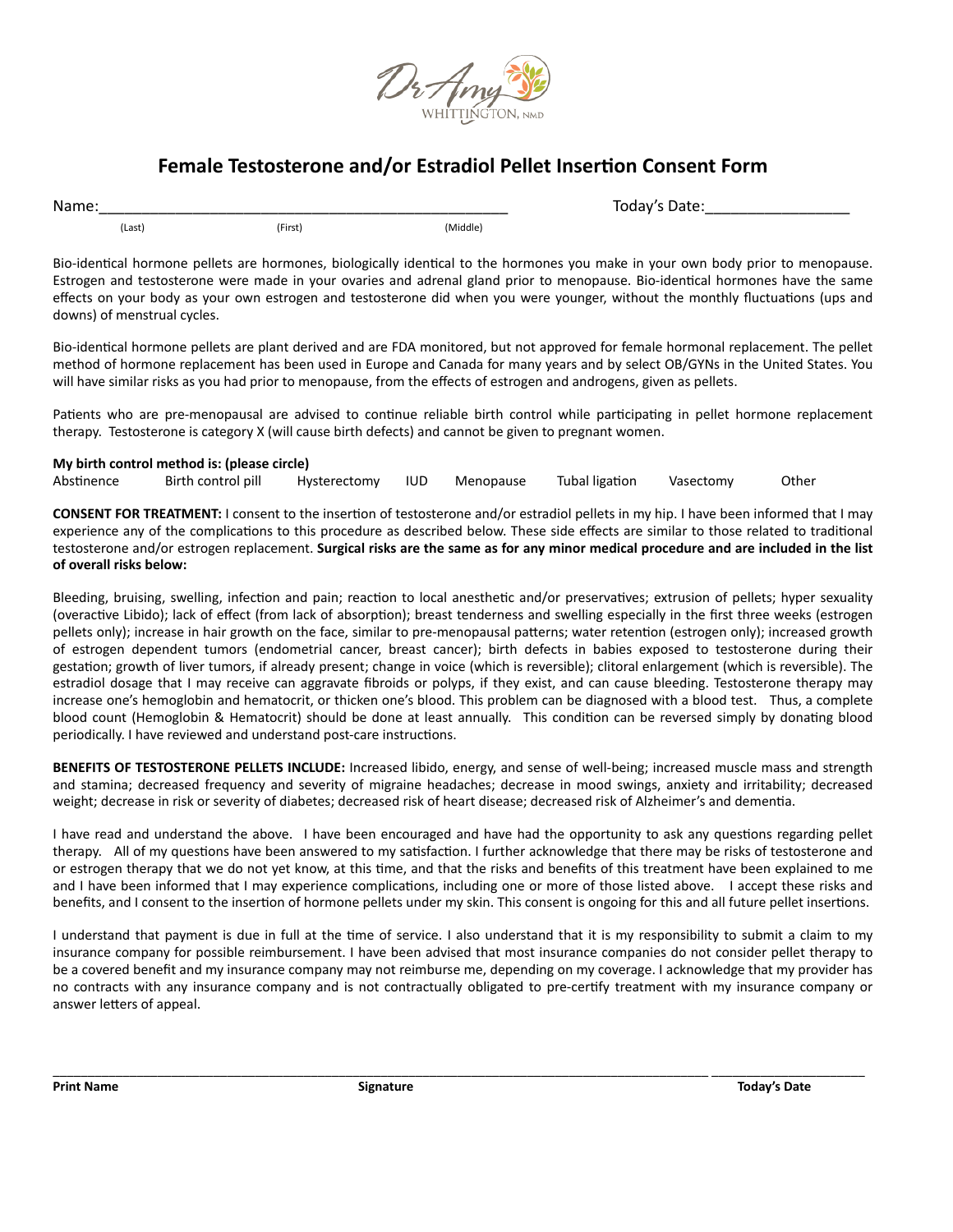# **Hormone Replacement Fee Acknowledgment**

Although more insurance companies are reimbursing patients for the BioTE® Medical Hormone Replacement Therapy, there is no guarantee. You will be responsible for payment in full at the time of your procedure. We will give you paperwork to send to your insurance company to file for reimbursement upon request.

# **Female Hormone Pellet Insertion Fee \$350**

 **\*Typically every 4 months for women: you may also have general follow ups not included in this fee if we are treating other things.** 

## **Additional Lab fees:**

**You will have labs drawn** at any Quest Diagnostics or LabCorp. If you are not insured, over age 65, or have a high deductible, you will be given a cash-pay lab order. Cash prices have been negotiated to be reasonable and can be provided to you. If using insurance, it is your responsibility to find out if your insurance company will cover the cost, and which lab to go to. Labs will typically be repeated at 6 weeks and then yearly.

\_ \_\_\_\_\_\_\_\_\_\_\_ **Print Name Signature Today's Date**

\_

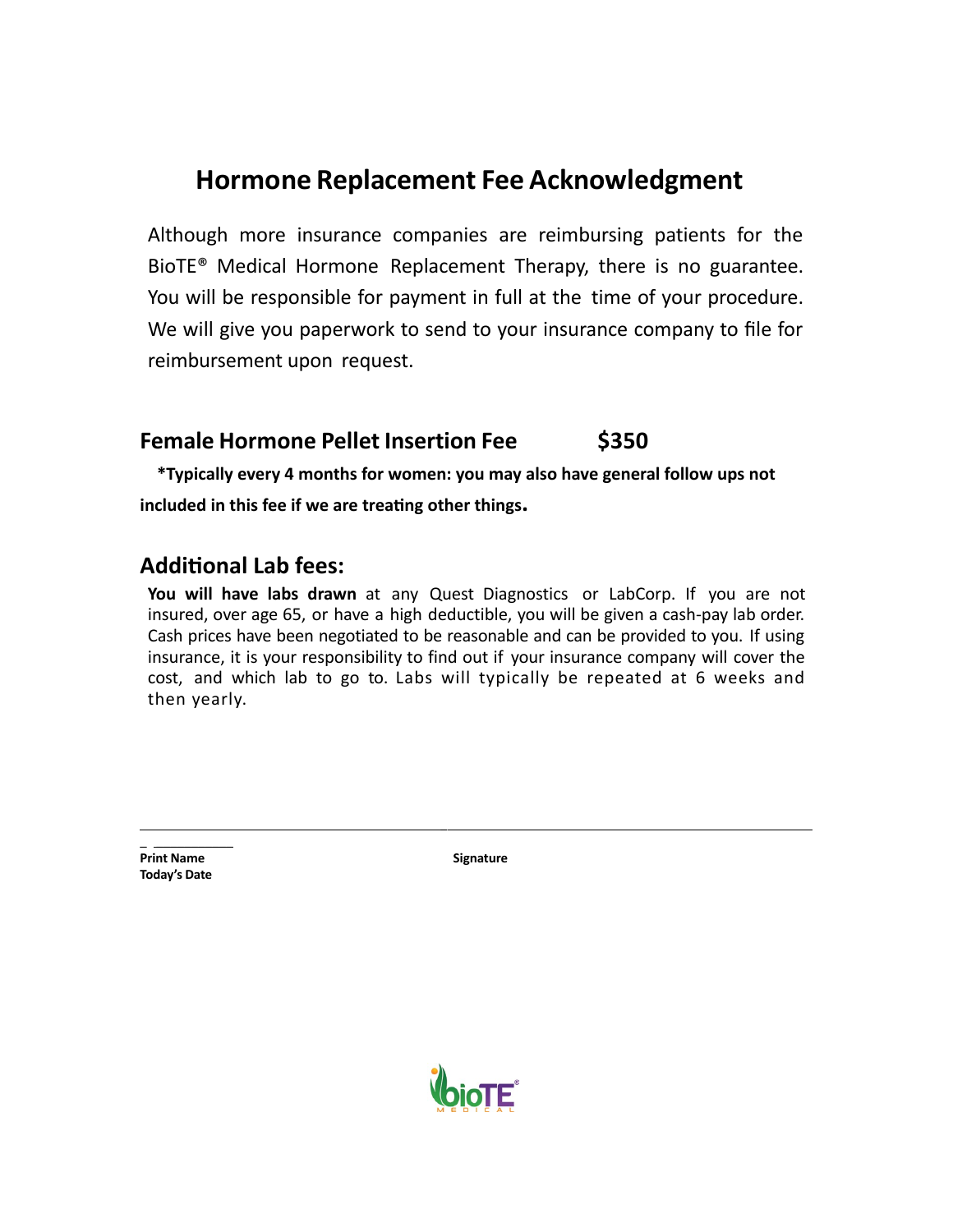## **POST-CARE and WHAT MIGHT OCCUR AFTER A PELLET Female**

Please continue to wear your bandage for 24 hours. Do not shower today and do not get into a tub, pool, hot tub, etc. for 3 days. Do not exercise for 3 days. Tomorrow, you can remove the outer tape and gauze. You will have skin-colored steri-strips under the gauze – please leave those on for the 3 days. You might see some evidence of bleeding under the gauze but it should not be significant. You can have some edema at the site and you will likely have soreness. If you have any symptoms other than these, please call the office.

What can happen later after insertion:

A significant hormonal transition will occur in the first four weeks after the insertion of your hormone pellets. Therefore, certain changes might develop that can be bothersome.

- FLUID RETENTION: Testosterone stimulates the muscle to grow and retain water which may result in a weight change of two to five pounds. This is only temporary. This happens frequently with the first insertion, and especially during hot, humid weather conditions.
- **SWELLING of the HANDS & FEET**: This is common in hot and humid weather, It may be treated by drinking lots of water, reducing your salt intake, taking cider vinegar capsules daily, (found at most health and food stores) or by taking a mild diuretic, which the office can prescribe.
- Female **UTERINE SPOTTING/BLEEDING**: Typically with estrogen pellets versus testosterone only, this may occur in the first few months after an insertion, especially if your progesterone is not taken properly: i.e. missing doses, or not taking a high enough dose. Please notify the office if this occurs. Bleeding is not necessarily an indication of a significant uterine problem. More than likely, the uterus may be releasing tissue that needs to be eliminated. This tissue may have already been present in your uterus prior to getting pellets and is being released in response to the increase in hormones.
- MOOD **SWINGS/IRRITABILITY**: These may occur if you were quite deficient in hormones. They will disappear when enough hormones are in your system.
- **FACIAL BREAKOUT**: Some pimples may arise if the body is very deficient in testosterone. This lasts a short period of time and can be handled with a good face cleansing routine, astringents and toner. If these solutions do not help, please call the office for suggestions and possibly prescriptions.
- HAIR LOSS: Is rare, and usually occurs in patients who convert testosterone to DHT. Dosage adjustment generally reduces or eliminates the problem. Prescription medications may be necessary in rare cases.